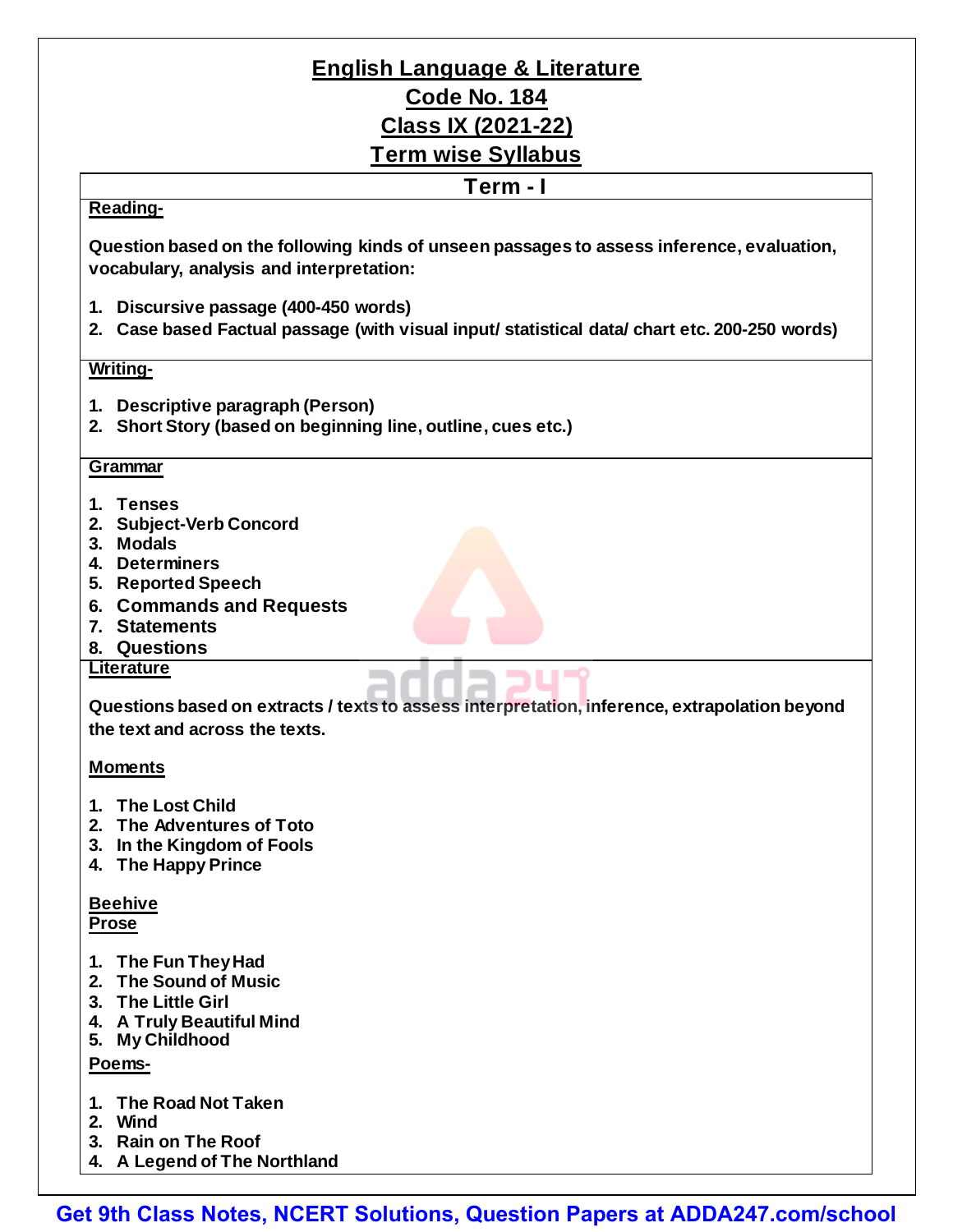## **Term - II**

### **Reading-**

**Question based on the following kinds of unseen passages to assess inference, evaluation, vocabulary, analysis and interpretation:**

- **1. Discursive passage (400-450 words)**
- **2. Case based Factual passage (with visual input/ statistical data/ chart etc. 200-250 words)**

### **Writing-**

- **1. Descriptive Paragraph (Diary)**
- **2. Story writing (based on beginning line, outline, cues etc.)**

### **Grammar**

- **1. Tenses**
- **2. Subject-Verb Concord**
- **3. Modals**
- **4. Determiners**
- **5. Reported Speech**
- **6. Commands and Requests**
- **7. Statements**
- **8. Questions**

### **Literature**

**Questions based on extracts / texts to assess interpretation, inference, extrapolation beyond the text and across the texts.** adda 247

### **Moments**

- **1. Weathering the Storm in Ersama**
- **2. The Last Leaf**
- **3. A House is not a Home**
- **4. The Beggar**

### **Beehive**

#### **Prose**

- **1. Packing**
- **2. Reach for The Top**
- **3. The Bond of Love**
- **4. If I were You**

### **Poems**

- **1. No Men Are Foreign**
- **2. On killing a Tree**
- **3. The Snake Trying**

**[Get 9th Class Notes, NCERT Solutions, Question Papers at ADDA247.com/school](https://rebrand.ly/syllabus-pdf)**